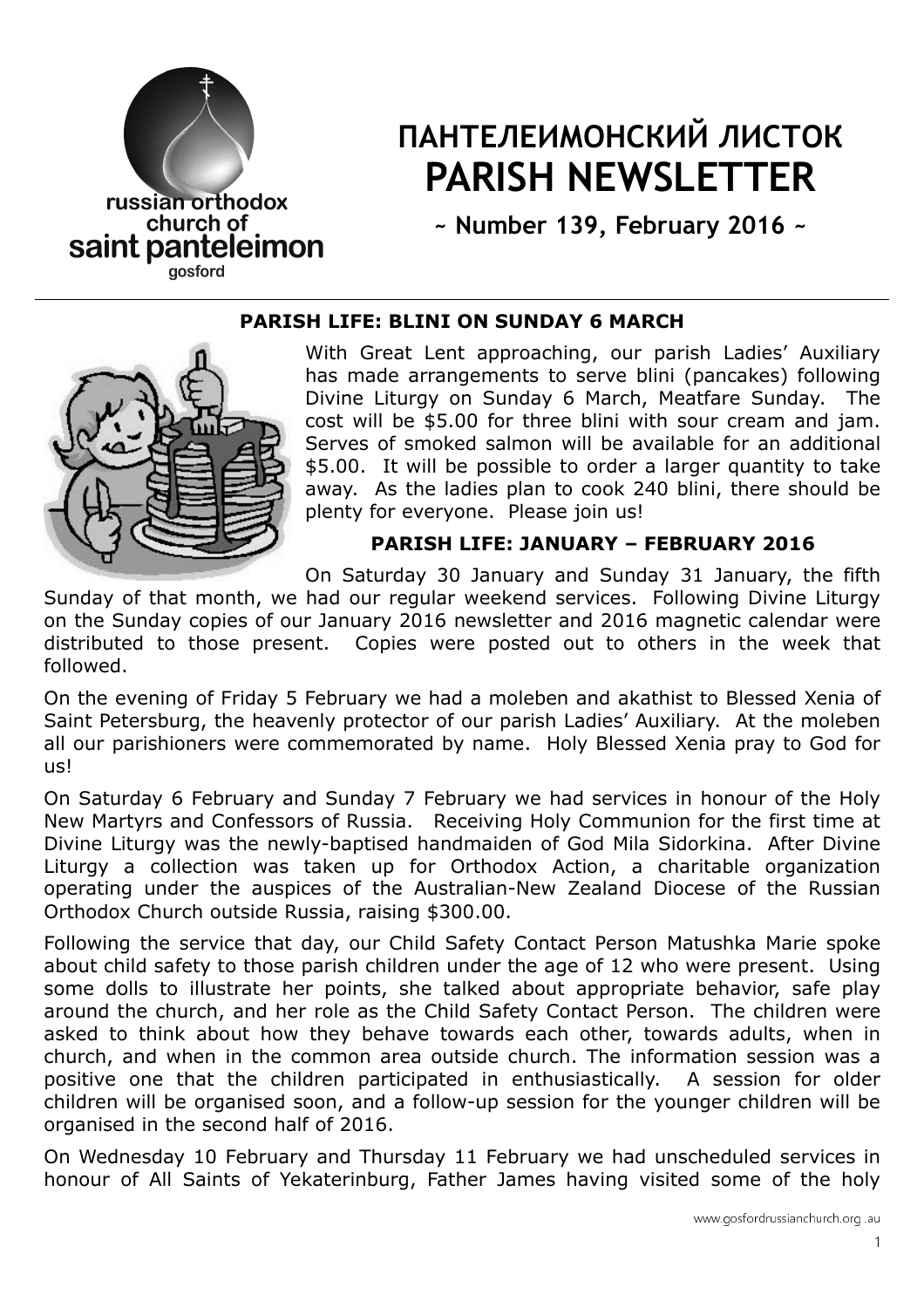places of that region - Yekaterinburg itself, Ganina Yama, Alapayevsk, Verkhoturye and Merkushino – when he was in Russia in October 2015. All-night vigil with the blessing of wheat, wine, oil and five loaves was served on Wednesday evening and Divine Liturgy was served on Thursday morning. For perhaps the first time ever, the greater part of the evening service for these saints was sung and read in English, the Slavonic service having been recently translated by NY-based Reader Isaac Lambertsen especially for the occasion. At the litia all sixty-three of the saints were commemorated by name, together with a sixty-fourth, the newly glorified Passion-bearer Evgeny (Botkin) the physician, one of the companions of the Royal Martyrs. At the end of Divine Liturgy a brief moleben was served and a prayer to the saints was read. All Saints of the land of Yekaterinburg, pray to God for us!

On Sunday 14 February and Monday 15 February we had services for the Great Feast of the Meeting of the Lord. All-night vigil with the blessing of wheat, wine, oil and five loaves was served on Sunday evening and Divine Liturgy was served on Monday morning. It being a working day, only a small number of people gathered for Divine Liturgy. At the end of the service Father James blessed candles and fruit, as is customary, together with a beautiful new set of embroidered green velvet covers for the sacred vessels, a gift to our parish from the Novo-Tikhvinsky Convent in Yekaterinburg, Russia. At the end of the service a memorial litia was served for the ever-memorable Archbishop Paul (Pavlov)(+1995), the fourth Ruling Bishop of our Diocese, and Archpriest Nicholas Grant, his loyal friend and secretary. Vladyka Paul reposed on this feast-day twenty-one years ago and Father Nicholas reposed less than twenty-four hours later. Prior to the litia Father James spoke about the character of these two men and their great contribution to the Diocese. May their memory be eternal!

During the week that followed, our new ducted air conditioning was installed in the church and hall. For some time now the old units have been inadequate for our needs. The new system was used for the first time on the weekend of 20-21 February and proved most effective. The old units will be removed in due course. Thanks are due to Rick Golovin, Michael McInnes and Craig Koppman for their work in preparing the church for this work to be done and in tidying up afterwards.

On Saturday 20 February and Sunday 21 February we had our regular weekend services. Following the service there was a meeting of the Ladies' Auxiliary to discuss ongoing arrangements for cleaning the church and plans for serving blini on Sunday 6 March.

### PARISH LIFE: THE AUTUMN 2016 SCHEDULE OF SERVICES

A new Schedule of Services covering the Autumn months – March, April and May – was distributed in church on the weekend of 20-21 February. This schedule covers all the services for Great Lent, Holy Week and Pascha. Copies have since been posted online and will also be distributed by post with this newsletter. The schedule is a full one – we will have a total of forty-five services over the next three months.

### PARISH LIFE: THE MONTH AHEAD

The month ahead is a busy one, with fifteen separate services scheduled for March 2016. The increase – we usually have between six and eight services a month – is because of the extra services for Great Lent. These services are highly distinctive and very much set the tone for this season in church life: solemn, prayerful and penitential. The month will begin with regular services on Saturday-Sunday 5-6 March and pancakes after Divine Liturgy on the Sunday. At 5.00pm on Sunday 13 March we will have the services of Vespers with the rite of asking forgiveness. During this service the church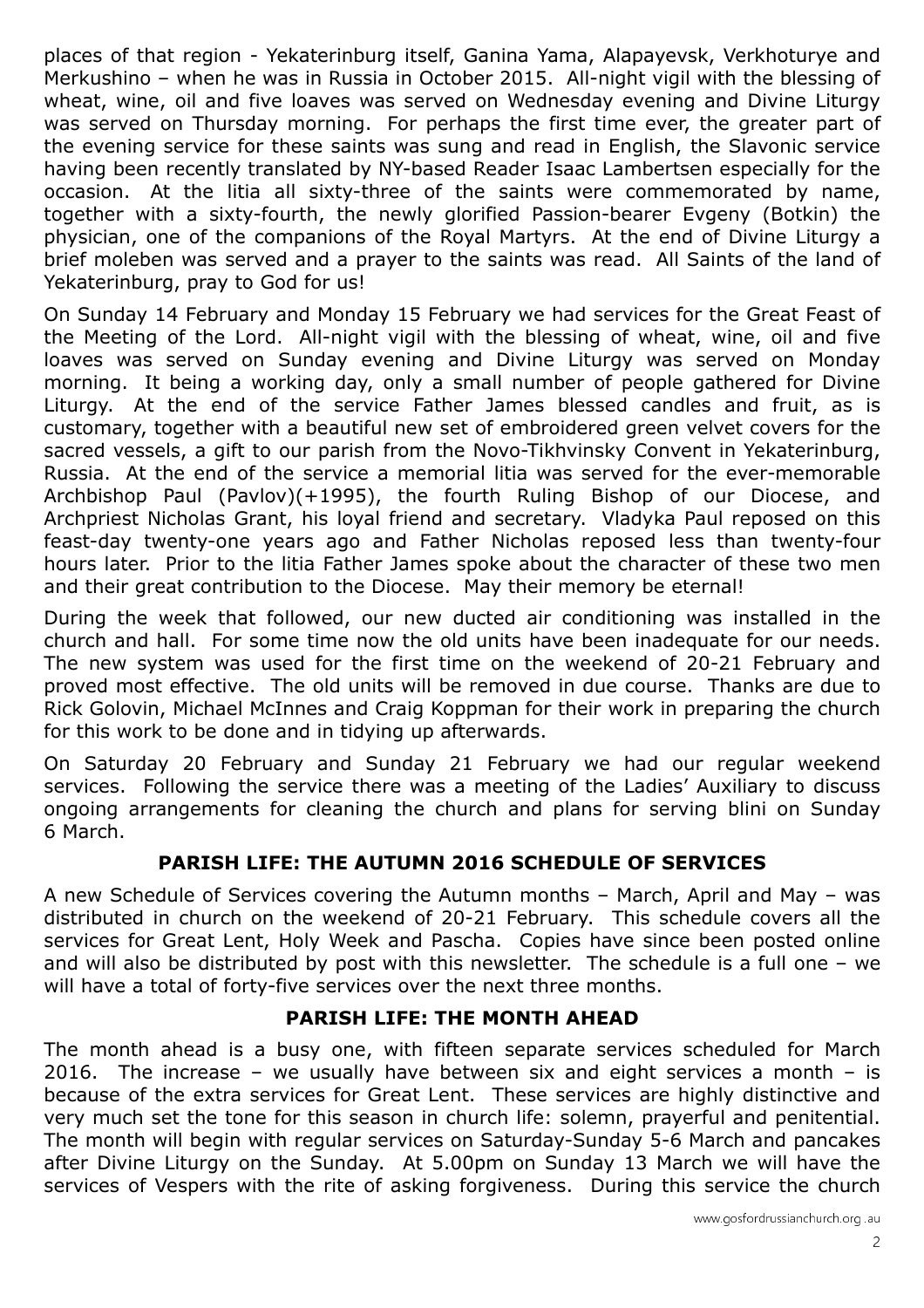vestments change from gold to black and we begin to sing the Lenten melodies. At the end of the service it is customary to make prostrations before the main icons before asking forgiveness of everyone present. On Monday 14 March, the first day of Great Lent, we will have Matins, the Hours and Vespers beginning from 8.00am. These services are very long and generally finish after 12.00pm. It is important to note that there will be no Divine Liturgy on this day. On the first evenings of that week we will have Great Compline with the reading of the Great Canon of Saint Andrew of Crete. These four services will begin at 7.00pm and finish at around 8.15pm. In all of these services there is a great deal of reading to be done and all present are welcome to assist with this. On Sunday 20 March, the Sunday of the Triumph of Orthodoxy, we will have a moleben "For the conversion of those in error" and a collection to benefit the Holy Trinity Orthodox Seminary (Jordanville, NY). Envelopes for this collection will be available in church from 5-6 March and will also be distributed by post with this newsletter. A shorter form of Great Compline – lasting around forty-five minutes – will be served at 7.00pm on most Wednesdays during Great Lent. On Sunday nights during Great Lent we will also have Vespers with the Passia. These services are around an hour in length. Those attending on Sunday evenings are encouraged to bring their own Bibles with them so as to better follow the long Gospel readings at each of these services.

**NOTE:** It is customary during Great Lent for people to confess and receive Holy Communion at least once. Those wishing to confess are asked to do so at the evening services as there is simply insufficient time on Sunday mornings. Exceptions will only be made for those prevented by age or infirmity from being in church in the evening.

## PARISH LIFE: CONFESSION FOR CHILDREN

At 5.00pm on Saturday 19 March, the first Saturday in Great Lent, Father James has scheduled a special "confession for children". This service has been planned to help those children who are making their confession for the first time or who feel a little unsure about it. Father James will explain confession before the service begins. The children will be able to sing and to help read the various prayers before taking it in turns to confess. As the children make their confessions, the others will read some of the prayers of preparation for Holy Communion. Some reading material to help the children and their parents prepare for this service will be distributed in church on Sunday 6 March. Father James plans to have similar services during each of the four fasting periods.

### PARISH LIFE: PARISH COUNCIL NEWS

Our Parish Council had its first meeting for 2016 on Tuesday 9 February. Making use of equipment installed since the last meeting, two members of the Parish Council participated via Skype. The usual pastoral, administrative and financial reports were presented. Attention was then given to a number of important matters: Orthodox Christian education, the future and the direction of the parish, and priorities in charitable work. It was agreed that the parish would in 2016 once again sponsor Haiti Orthodox Family Relief and provide one full-year and two half-year scholarships to Saint Seraphim Community Russian School, Hornsby. Decisions were also made to proceed with the installation of new air-conditioning in the church and hall, serve blini on Sunday 6 March, and celebrate the parish's patronal feast-day of Saint Panteleimon on Friday 5 August and Saturday 6 August 2016. The Parish Council is scheduled to meet next on Tuesday 8 March 2016.

## PARISH LIFE: FATHER JAMES RETURNS TO FULL-TIME SECULAR WORK

Readers of this newsletter may recall that in April 2014 Father James reduced his full-